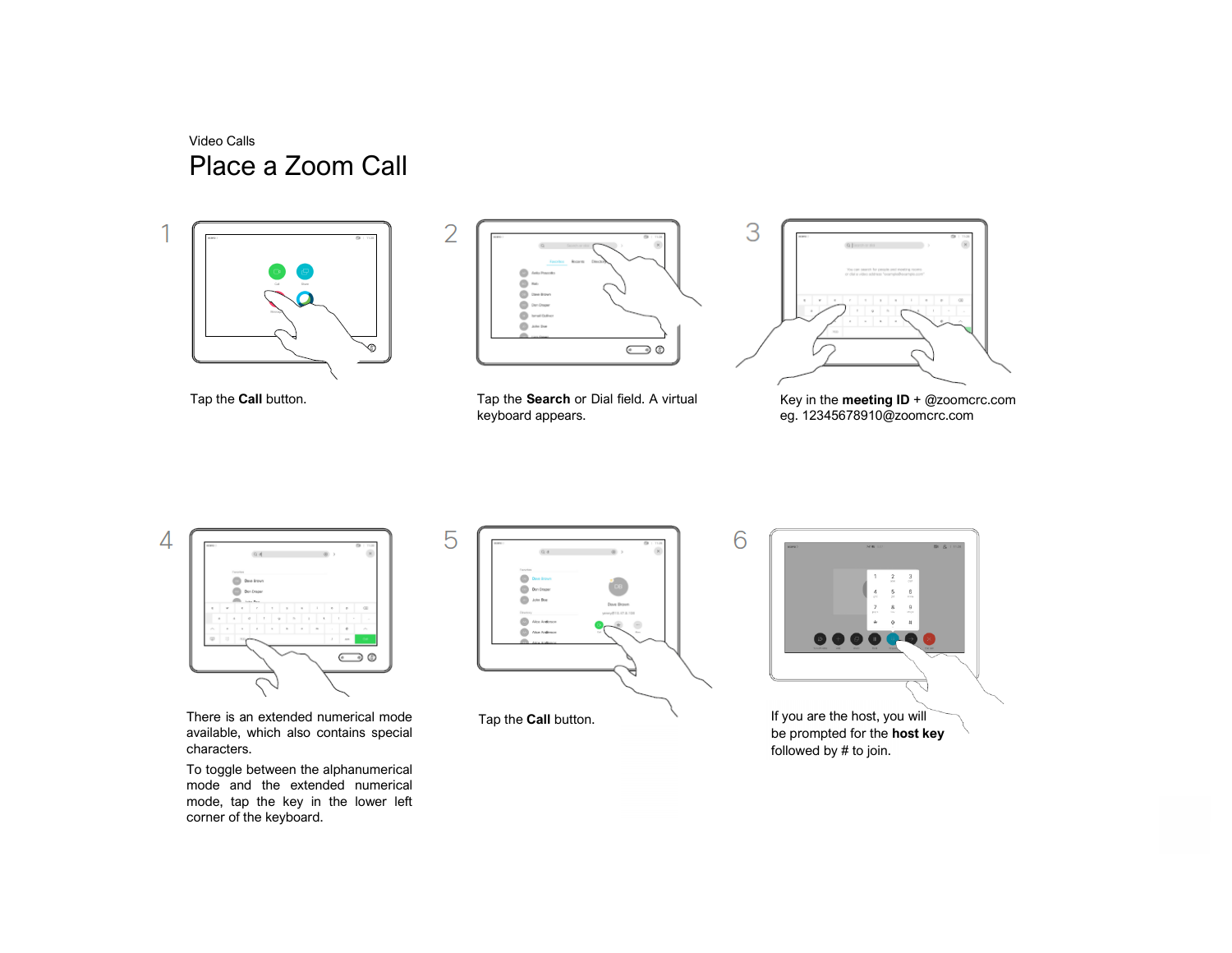Video Calls Mute / Unmute Room



Tap the green mute button on the bottom of the Touch 10 to **Mute**. The button will turn red if the mic is muted.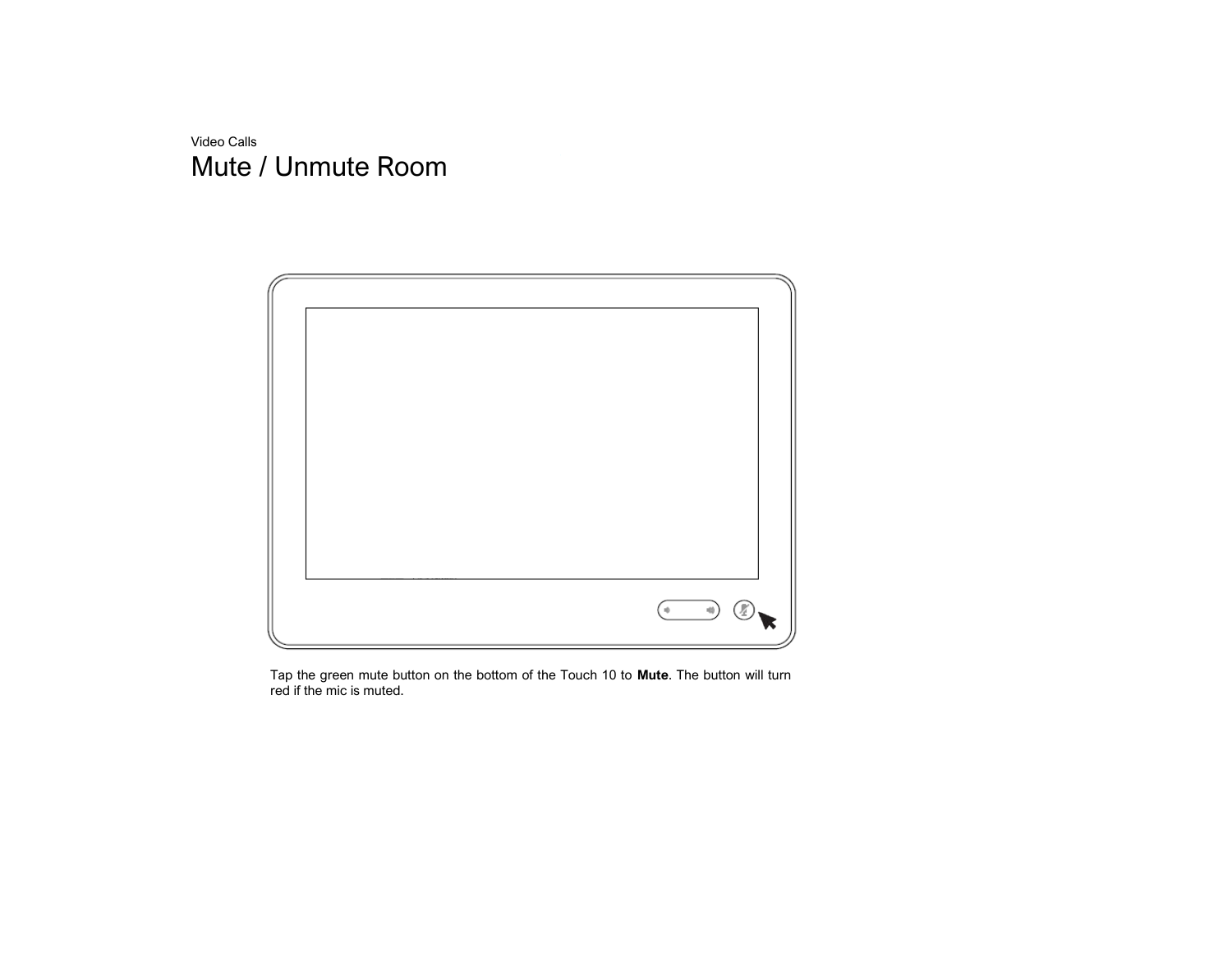## Content Sharing Share Content In a Call





Tap the **Share** button. Tap **Local preview** to view the content to be shared on your own device only. This will not be shared with the remote participants.

> Tap the X in the upper right corner, as shown, to return to the previous display.



To discontinue the preview, tap **Stop preview**.

To share content with the remote participants, tap **Share in call**.



To discontinue sharing content with the remote participants, tap **Stop Sharing**.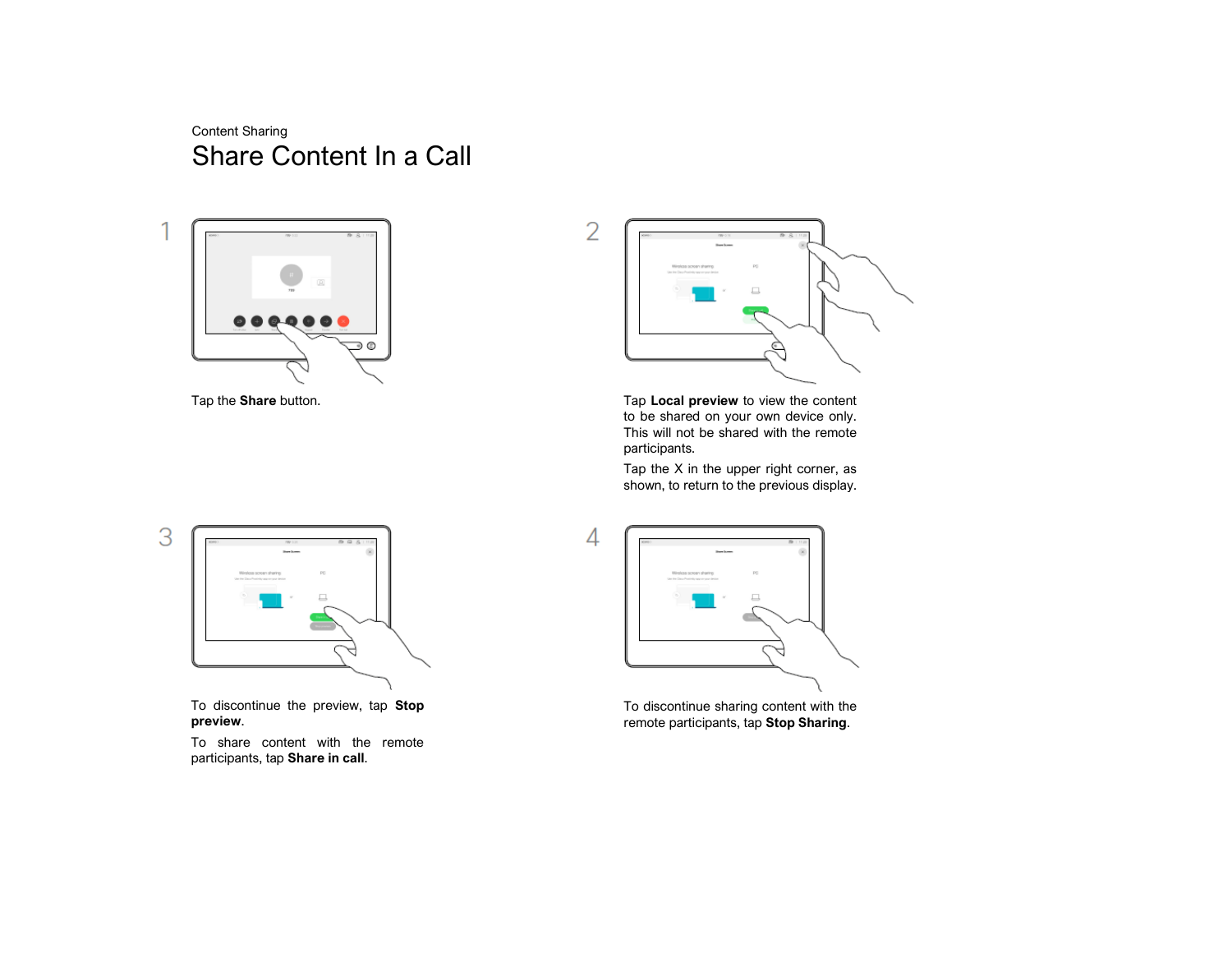# Camera Control Cameras



Tap **Camera** to invoke the camera adjustment menu.



Tap the dropdown on the bottom of the menu to choose between **Camera 1** or **Camera 2**.

### About Camera Control

The camera settings let you control the zoom, pan, and tilt of the camera as well as define and edit camera position presets.

In addition, selfview (the image that the others see from your device) can be turned on and off as well as be shown minimized or maximized.

If the position of the selfview blocks important parts of the image on your screen, it can be moved.

For devices equipped with Speaker Tracking, turning this on will cause the camera to zoom in on the person currently speaking.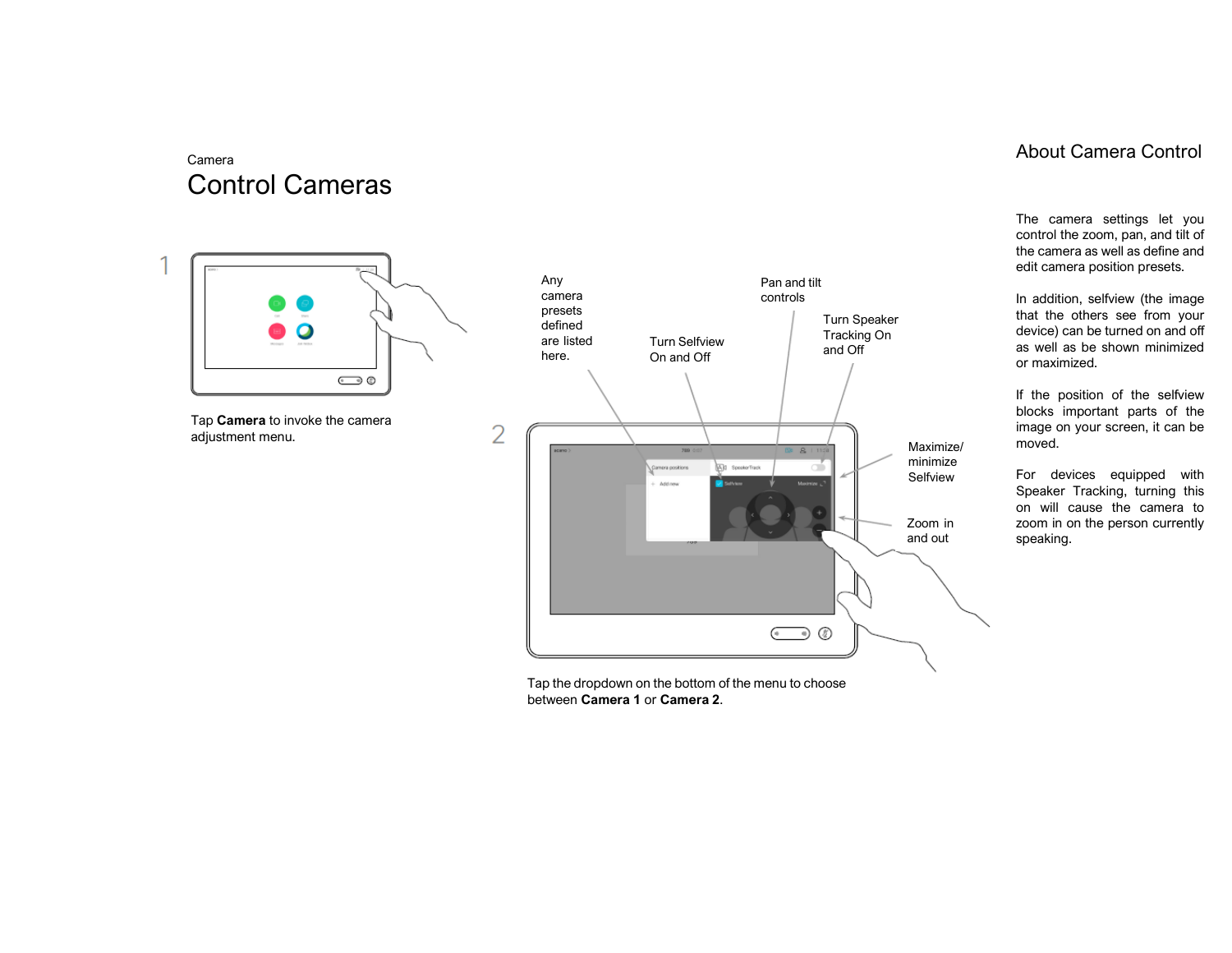# More Options